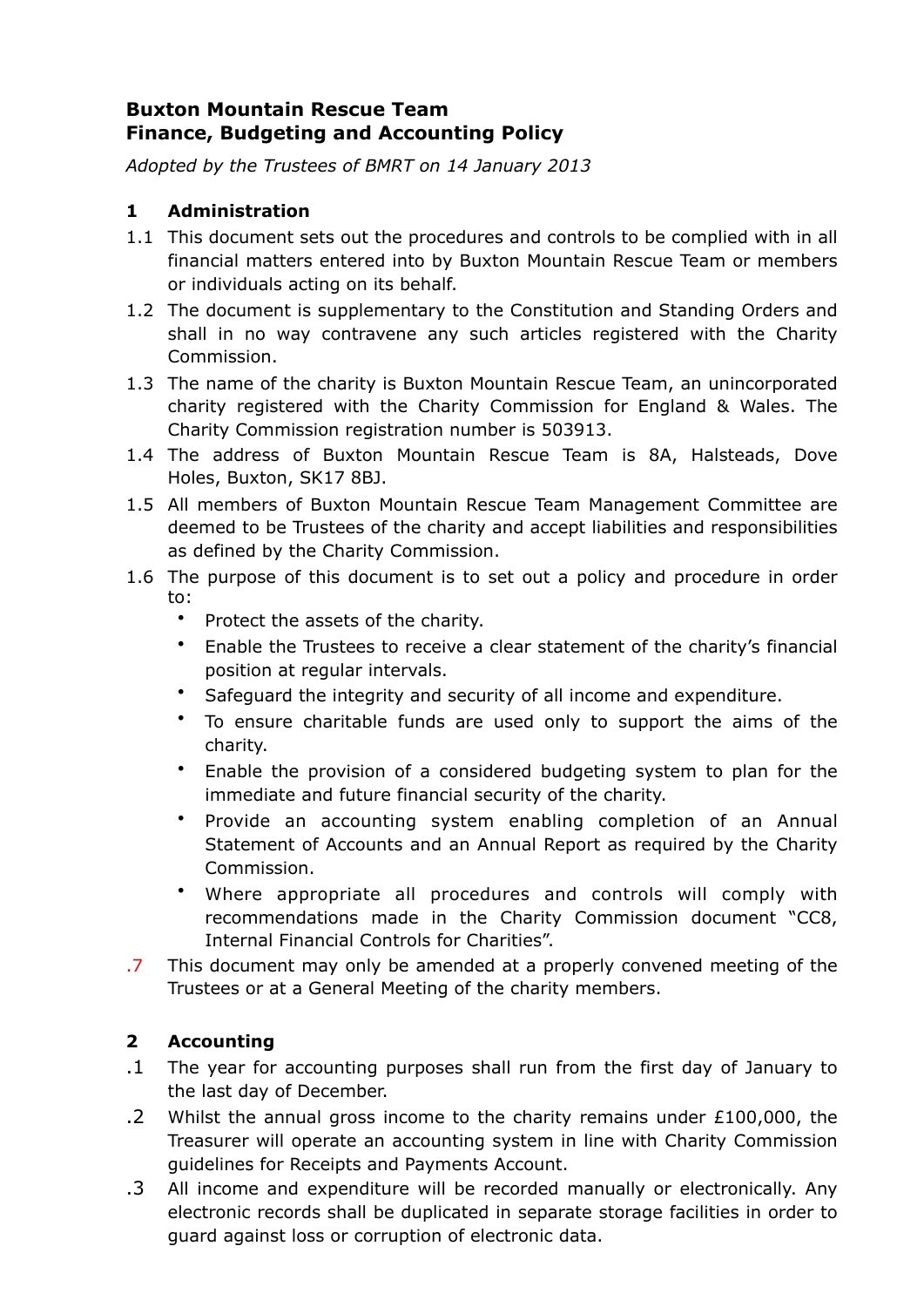- .4 The Treasurer will prepare a statement of accounts and a report of financial transactions for each scheduled Trustee Management Committee meeting.
- .5 At the end of each financial year the Treasurer will prepare an Annual Statement of Accounts for examination by an Independent Examiner appointed by the Trustee Management Committee.
- .6 The Annual Statement of Accounts together with the Independent Examiner's Report will be submitted to members of the charity for approval and adoption at the Annual General Meeting.
- .7 Following approval by the membership the Annual Statement of Accounts and the Independent Examiner's Report, together with The Trustee's Annual Report prepared by the Chairperson of the Charity, shall be forwarded to the Charity Commission.
- .8 The Trustees shall endeavour to maintain total monetary assets equivalent to the costs of operating the charity for two years. These funds should be retained in cash-based investments, with appropriate access levels, to mitigate the short-term risk.
- .9 Additional reserves may be retained for specific and defined purposes. In this case consideration should be given to methods of guarding against erosion of their value through inflation, devaluation of the currency, bank charges or any other means. Professional advice should be sought where this might put the reserves themselves at risk.

#### **3 Banking**

- .1 At the direction of the Trustees the Treasurer will open or cause to be closed bank accounts or other investment accounts in the name of Buxton Mountain Rescue Team for the purposes of holding the financial assets of the Charity and for permitting payment of expenses incurred by the charity.
- .2 The Treasurer may, without reference to the Management Committee, transfer funds between established accounts providing such transfers are within any restrictions that shall from time to time be imposed by the Management Committee.
- .3 All cheques issued for payment of the expenses incurred by the charity shall require the signatures of two Trustees from a list nominated by the Management Committee and who have completed the necessary bank mandate form.
- .4 Online banking may be carried out proving that the system requires at least two registered Trustees to administer any transaction made electronically. Appropriate password and card protection must be used.
- .5 The Treasurer will keep records of sums donated for a specific purpose and restricted to that purpose by the donor. The accounts will also show how such sums are disposed of for the purposes specified.

## **4 Budgeting**

- 4.1 A system of budgeting is to be established to forecast income and manage spending in order to ensure efficient and economical use of charitable funds.
- 4.2 Sums of restricted and unrestricted money shall be set aside by the Trustees to meet predicted immediate and future expenditure to enable fundraising to be targeted to meet any shortfall.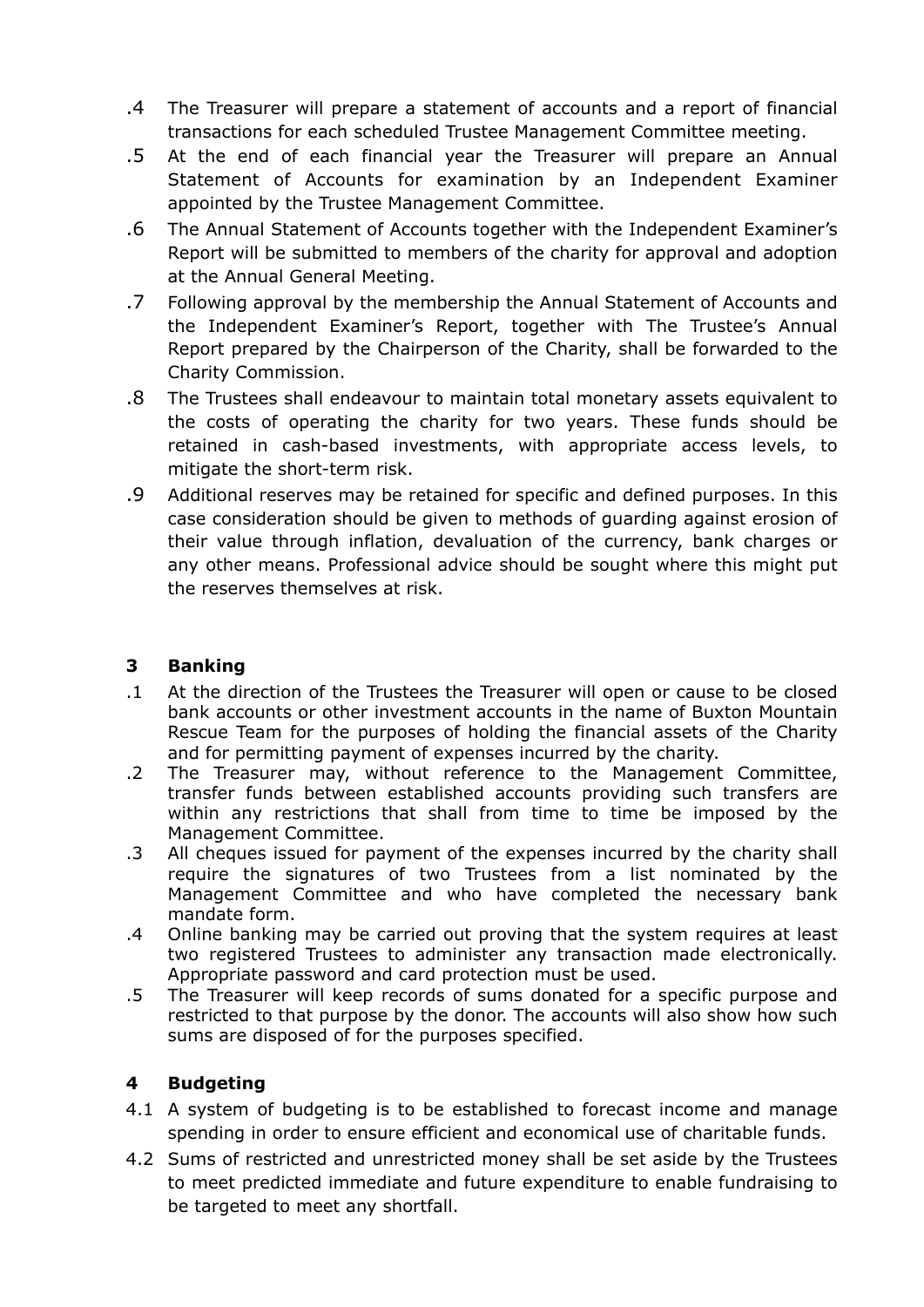- 4.3 At the first scheduled Trustee Management Committee meeting of each financial year, the Treasurer shall propose five-year budgets of income and expenditure based on the known and reasonably predictable requirements of the charity.
- 4.4 The Trustee Management Committee shall agree or amend the budgets proposed by the Treasurer and will appoint individual Trustees to manage particular aspects of expenditure.
- 4.5 A Trustee appointed to manage an aspect of the expenditure budget must ensure that spending is in line with the intended purpose of the budget and that it supports the aims of the charity. The upper limit of any budget is intended to be the maximum sum to be spent within the financial year and must not be regarded as a requirement to spend.
- 4.6 A Trustee managing an individual budget may spend or authorise any expenditure of sums within the limits of that budget without reference to the Trustee Management Committee.
- 4.7 A budget holder wishing to spend beyond the limits of a budget must get pre-approval from the Trustee Management Committee, except in the circumstances listed in paragraph 5.8.
- 4.8 The Treasurer will report the performance against each income and expenditure budget at each scheduled Trustee Management Committee meeting. The committee may, at its discretion, increase or decrease the sum allocated to an individual budget at any time.
- .9 At the end of each financial year any surplus money reserved within a budget will be returned to the general funds of the charity.

## **5 Expenditure**

- 5.1 All expenditure must support the aims of the charity.
- 5.2 The Treasurer or a nominee will pay all expenses incurred by the charity from the Current Account.
- 5.3 Only one current account chequebook will be in use at any one time.
- 5.4 Payment will only be made against a valid invoice and will be made payable to the company or name on the invoice.
- 5.5 Payments may be made to individuals who have incurred expenses on behalf of the charity only on production of a valid receipt depicting the value, date and reason for the expense.
- 5.6 Claims for re-imbursement under the BMRT Expenses Policy may be paid only after the Treasurer receives the signed authorisation and claims forms.
- 5.7 No person shall incur any expenditure or promise payment by the charity of any sum without the approval of the Trustee responsible for the budget from which the sum will be subtracted
- 5.8 The Chairperson, Treasurer or Team Leader may, at their individual discretion, issue a payment beyond a budget restriction in cases where the operation of the team, the safety of its members or the good name of the charity may be jeopardised. All such payments must be reported at the next scheduled meeting of the Trustee Management Committee.
- 5.9 The Treasurer will retain, or copy and retain, all invoices and receipts in a file depicting the date of payment, cheque or online payment number, to whom